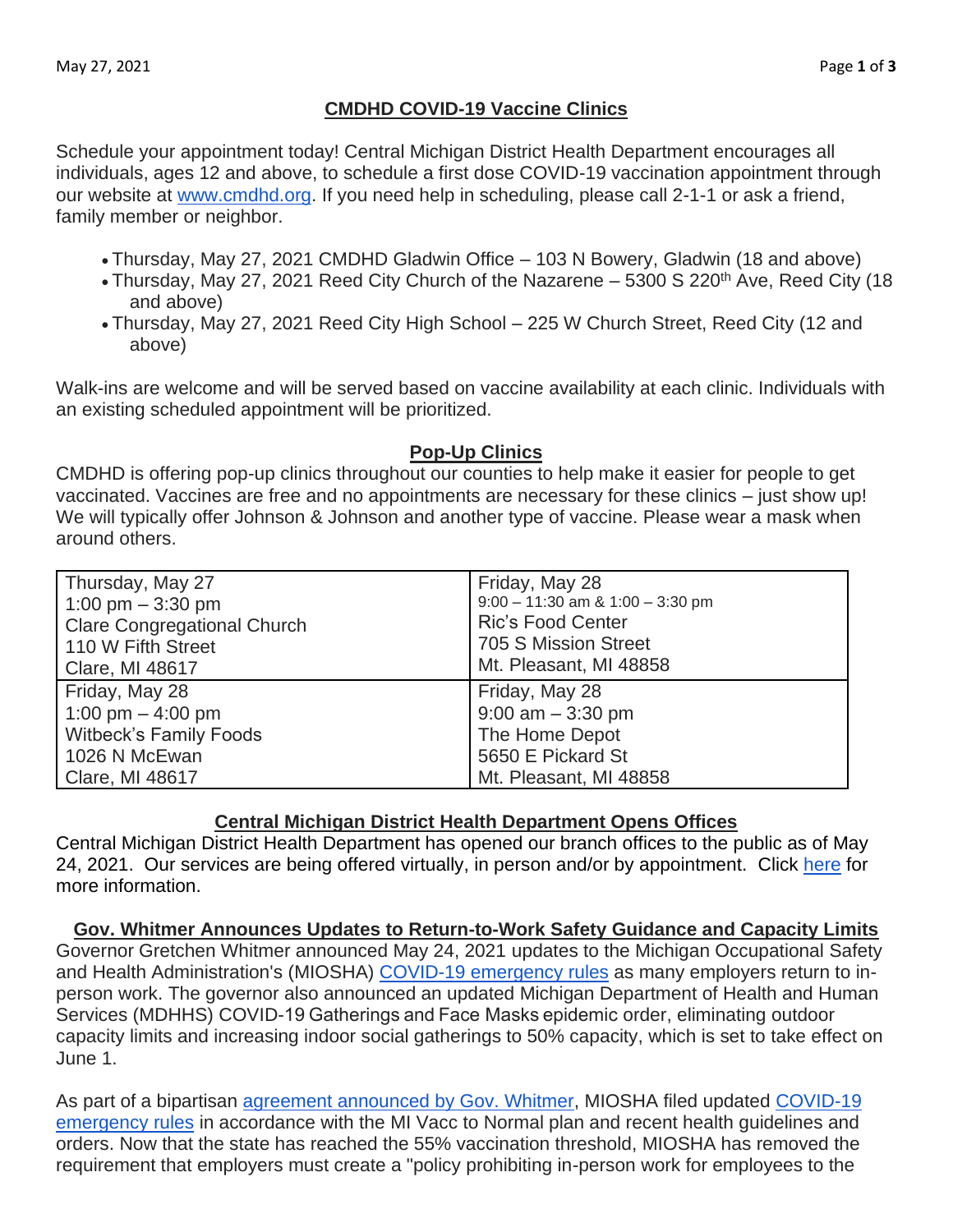extent that their work activities can feasibly be completed remotely." The agency has also rescinded the draft permanent COVID-19 rules, and the public hearing scheduled for Wednesday, May 26 is canceled.

MIOSHA has updated other aspects of the emergency rules to reflect the recent [order from](https://gcc02.safelinks.protection.outlook.com/?url=https%3A%2F%2Flnks.gd%2Fl%2FeyJhbGciOiJIUzI1NiJ9.eyJidWxsZXRpbl9saW5rX2lkIjoxMDQsInVyaSI6ImJwMjpjbGljayIsImJ1bGxldGluX2lkIjoiMjAyMTA1MjQuNDA5OTI2MTEiLCJ1cmwiOiJodHRwczovL3d3dy5taWNoaWdhbi5nb3YvY29yb25hdmlydXMvMCw5NzUzLDctNDA2LTk4MTc4Xzk4NDU1LTU1OTU4OS0tLDAwLmh0bWwifQ.fBCwx4LIBjNZsZhUKHT_9X1XUnRZDioh7na0IcCPywk%2Fs%2F989259190%2Fbr%2F106860854737-l&data=04%7C01%7Cchaset2%40michigan.gov%7C9f5133ecf1b7408bbc3208d91ecb0162%7Cd5fb7087377742ad966a892ef47225d1%7C0%7C1%7C637574679523005983%7CUnknown%7CTWFpbGZsb3d8eyJWIjoiMC4wLjAwMDAiLCJQIjoiV2luMzIiLCJBTiI6Ik1haWwiLCJXVCI6Mn0%3D%7C1000&sdata=cxUhyZw7w%2BTIaNkFcle4pK0SkirtbN9BvdsLIQlQId4%3D&reserved=0)  [MDHHS](https://gcc02.safelinks.protection.outlook.com/?url=https%3A%2F%2Flnks.gd%2Fl%2FeyJhbGciOiJIUzI1NiJ9.eyJidWxsZXRpbl9saW5rX2lkIjoxMDQsInVyaSI6ImJwMjpjbGljayIsImJ1bGxldGluX2lkIjoiMjAyMTA1MjQuNDA5OTI2MTEiLCJ1cmwiOiJodHRwczovL3d3dy5taWNoaWdhbi5nb3YvY29yb25hdmlydXMvMCw5NzUzLDctNDA2LTk4MTc4Xzk4NDU1LTU1OTU4OS0tLDAwLmh0bWwifQ.fBCwx4LIBjNZsZhUKHT_9X1XUnRZDioh7na0IcCPywk%2Fs%2F989259190%2Fbr%2F106860854737-l&data=04%7C01%7Cchaset2%40michigan.gov%7C9f5133ecf1b7408bbc3208d91ecb0162%7Cd5fb7087377742ad966a892ef47225d1%7C0%7C1%7C637574679523005983%7CUnknown%7CTWFpbGZsb3d8eyJWIjoiMC4wLjAwMDAiLCJQIjoiV2luMzIiLCJBTiI6Ik1haWwiLCJXVCI6Mn0%3D%7C1000&sdata=cxUhyZw7w%2BTIaNkFcle4pK0SkirtbN9BvdsLIQlQId4%3D&reserved=0) and guidance from the CDC. Those changes include:

- Employers may allow fully vaccinated employees to not wear face coverings and social distance provided they have a policy deemed effective to ensure non-vaccinated individuals continue to follow these requirements.
- The rules have been reformed focusing on performance, eliminating industry-specific requirements. Definitions have been updated to more clearly reflect changes in close contact and quarantining requirements for fully vaccinated employees.
- Cleaning requirements have been updated to reflect changes in CDC recommendations.
- Employers should continue to have and implement a written COVID-19 preparedness and response plan in accordance with the updated rules.

MIOSHA filed the updated emergency rules on Friday, May 21 with the Michigan Office of Administrative Hearings and Rules and anticipates these changes will take effect Monday, May 24. While the updated emergency rules will expire on Thursday, October 14, as this announcement demonstrates, MIOSHA has the flexibility it needs to ensure consistency with public health guidelines and can rescind all our parts of the rules.

Based on the science and data at the time the process of creating permanent rules began, the agency utilized the process provided by law to ensure it could continue to keep employees safe if the pandemic remained when the emergency rules expired. With the recent updates from CDC and the MDHHS epidemic orders, MIOSHA is confident that these rules are not necessary.

Visit [Michigan.gov/COVIDWorkplaceSafety](https://gcc02.safelinks.protection.outlook.com/?url=https%3A%2F%2Flnks.gd%2Fl%2FeyJhbGciOiJIUzI1NiJ9.eyJidWxsZXRpbl9saW5rX2lkIjoxMDUsInVyaSI6ImJwMjpjbGljayIsImJ1bGxldGluX2lkIjoiMjAyMTA1MjQuNDA5OTI2MTEiLCJ1cmwiOiJodHRwczovL3d3dy5taWNoaWdhbi5nb3YvY292aWR3b3JrcGxhY2VzYWZldHkifQ.om-CDXVvU-TB8N2hy-KlkXrbt4iDYgEWMTG3QGmH2R8%2Fs%2F989259190%2Fbr%2F106860854737-l&data=04%7C01%7Cchaset2%40michigan.gov%7C9f5133ecf1b7408bbc3208d91ecb0162%7Cd5fb7087377742ad966a892ef47225d1%7C0%7C1%7C637574679523005983%7CUnknown%7CTWFpbGZsb3d8eyJWIjoiMC4wLjAwMDAiLCJQIjoiV2luMzIiLCJBTiI6Ik1haWwiLCJXVCI6Mn0%3D%7C1000&sdata=YrGQ7gVhHzyCGSimoR8%2FSilRyn0PWt%2BkEdsx0p1%2Bk1M%3D&reserved=0) for additional information.

MDHHS also updated its [COVID-19 Gatherings and Face Masks epidemic](https://www.michigan.gov/coronavirus/0,9753,7-406-98178_98455-560465--,00.html) order, eliminating outdoor capacity limits and increasing indoor social gatherings, including weddings, conferences and funerals, to 50% capacity. Under the new order, which goes into effect Tuesday, June 1, and continues through Thursday, July 1, masks will continue to be required indoors for individuals who are not yet vaccinated.

MDHHS continues to urge Michiganders to follow CDC guidance, even where not specifically required by an epidemic order, including masking up at schools, on the bus or train and in congregate settings such as prisons and homeless shelters. People who are not fully vaccinated are recommended to mask up outdoors in crowded settings like a baseball game or concert. Organizations and businesses have the authority to put into place policies and guidelines that make sense for their operations, and for the safety of their employees and customers.

This section was adapted from a Press Release from the Office of Governor Gretchen Whitmer. The full Press Release can be found [here.](https://www.michigan.gov/whitmer/0,9309,7-387-90487-560488--,00.html)

## **Governor Whitmer Accelerates "MI Vacc to Normal" Plan**

On May 20, 2021 Governor Whitmer announced an updated 'Vacc to Normal' plan, which outlines steps Michiganders can take to emerge from this pandemic. As of June 1, capacity limits will lift for outdoor events. Additionally, indoor capacity limits will increase to 50%, allowing indoor social